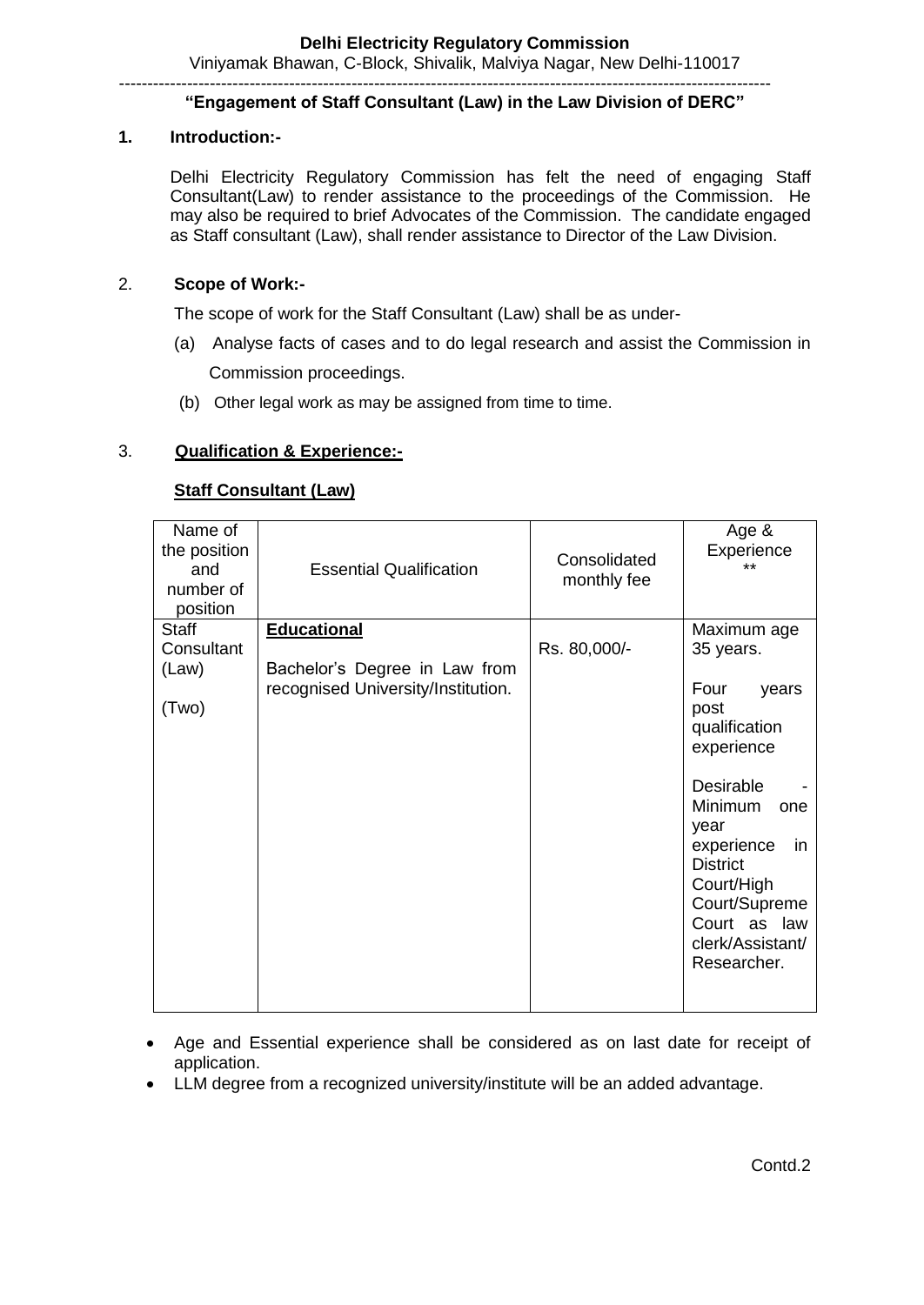#### **General terms and conditions:-**

- **(8)** The Staff Consultants shall regularly attend the office of the Commission during normal working hours from 9.30 AM to 6.00 PM (05 days a week).
- (b) There will be a provision of 15 days leave in a year in addition to the gazette holidays applicable in the Commission's office. Staff Consultant shall take and obtain prior written permission from the Commission in order to take leave / temporary leave from the assignment.
- (c) In case of tour outside Delhi, the Commission will reimburse the expenses for journey undertaken for official work by the Consultant as per following entitlement
	- i. By Train (AC II or AC III).
- (d) Staff Consultants appointed shall be governed by the provisions of the Delhi Electricity Regulatory Commission (Appointment of Consultants) (Amendment) Regulation, 2014 as amended from time to time.
- (e) The number of Consultants may increase or decrease at the time of interview / formation of panel as per requirement of the Commission.

## **5. Duration of contract:-**

The Staff Consultant will be initially engaged for a period of three years, which may be extended/ renewed on yearly basis subject to maximum tenure of six years, at the discretion of the Commission based on performance of the individual.

## **6. Payment Terms:-**

The consultants shall be paid lump sum monthly remuneration of Rs.80,000/- within seven days after completion of the month. TDS shall be deducted as per Income Tax rules. The remuneration may be increased by up to 10% on annual basis depending on the payment of the Consultant and the approval of the Commission.

## **7. Termination of contract:-**

The assignment may be terminated earlier by either side by giving one month's notice or one month's fee in lieu thereof, provided in case of disciplinary action, the notice period shall not apply to DERC.

## **8. Submission of Undertaking:-**

The candidates have to give Undertaking as mentioned below:-

The employees serving in Private Sector Organization / presently not working must submit Undertaking as per Annexure – I.

The employees serving in Government / PSU / Autonomous Body / Statutory Body / Local Body / Corporations etc. must submit Undertaking as per Annexure – II.

The employees who have retired / resigned from Government / PSU / Autonomous Body / Statutory Body / Local Body / Corporations etc. must give Undertaking as per Annexure – III.

Contd.3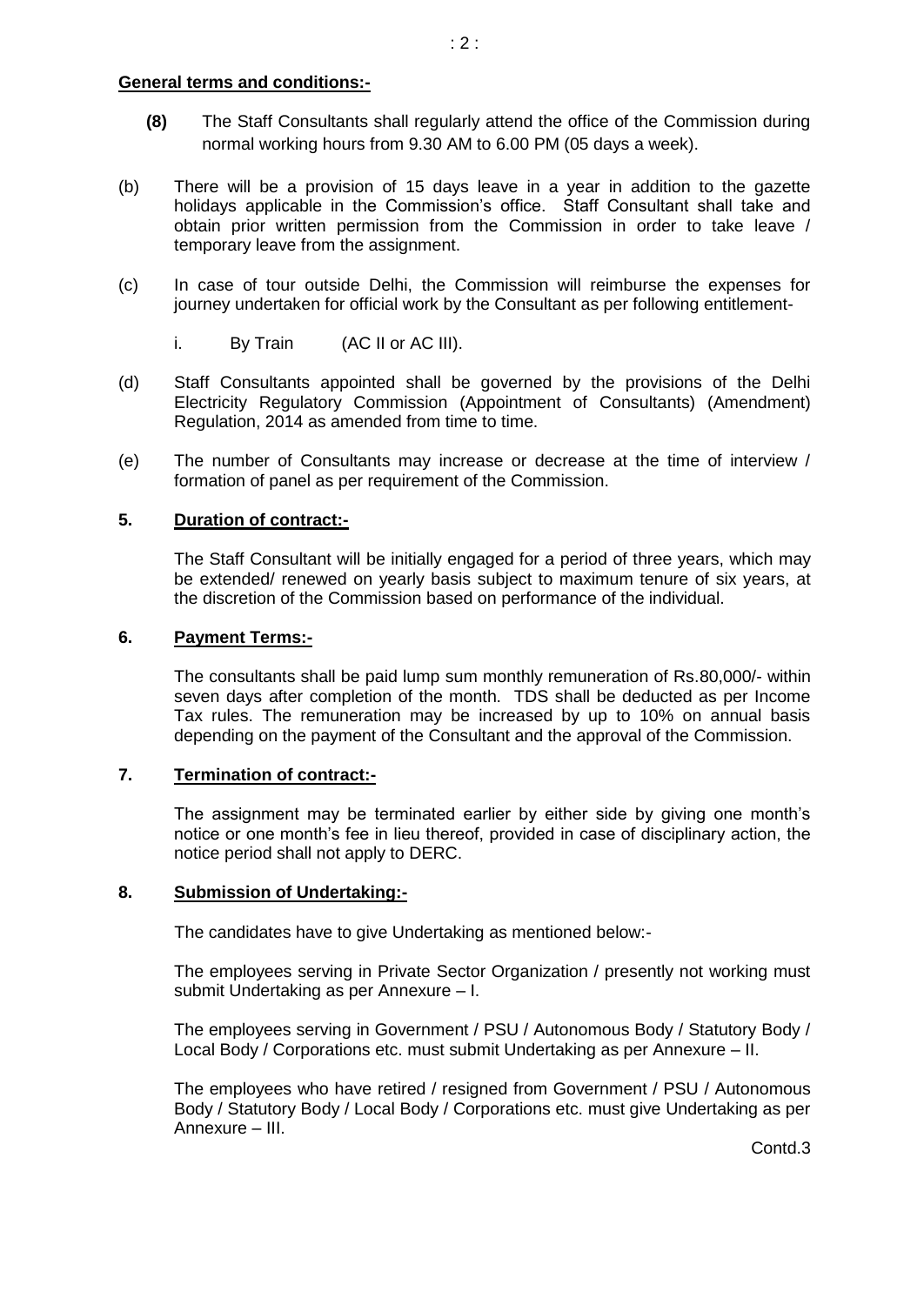### **9. General Instructions:-**

- a) Relaxation in essential qualifications / experience can be considered in deserving cases at the discretion of Commission.
- b) All candidates should have fulfilled the minimum eligibility on the date of application. Further, merely fulfilling the minimum qualifications or the eligibility criteria does not entitle a candidate to be necessarily considered or called for written examination / interview. More stringent criteria may be applied for short-listing the candidates to be called for interview.
- c) Appointment under this assignment shall be on purely contract basis for a limited period only. Such appointment shall not bestow any rights whatsoever to claim for regular appointment or continued contractual appointment in DERC.
- d) DERC reserves the right not to engage all or any of the above engagement proposals.
- e) Only shortlisted candidates will be called for an interview with the Selection Committee.
- f) Incomplete application or application submitted in a different format is liable to be summarily rejected.
- g) Canvassing in any form shall result into disqualification for engagement.
- **10.** Interested and eligible candidates may kindly send their applications in the prescribed format, duly supported with attested copies of Degree / Certificate, age proof, work experience, last pay certificate, last three months Salary Slip, IT Statements, Form-16 (for verification purpose) etc. to the Secretary, DERC, Viniyamak Bhawan, C-Block, Shivalik, Malviya Nagar, New Delhi – 110 017 by 14.04.2022.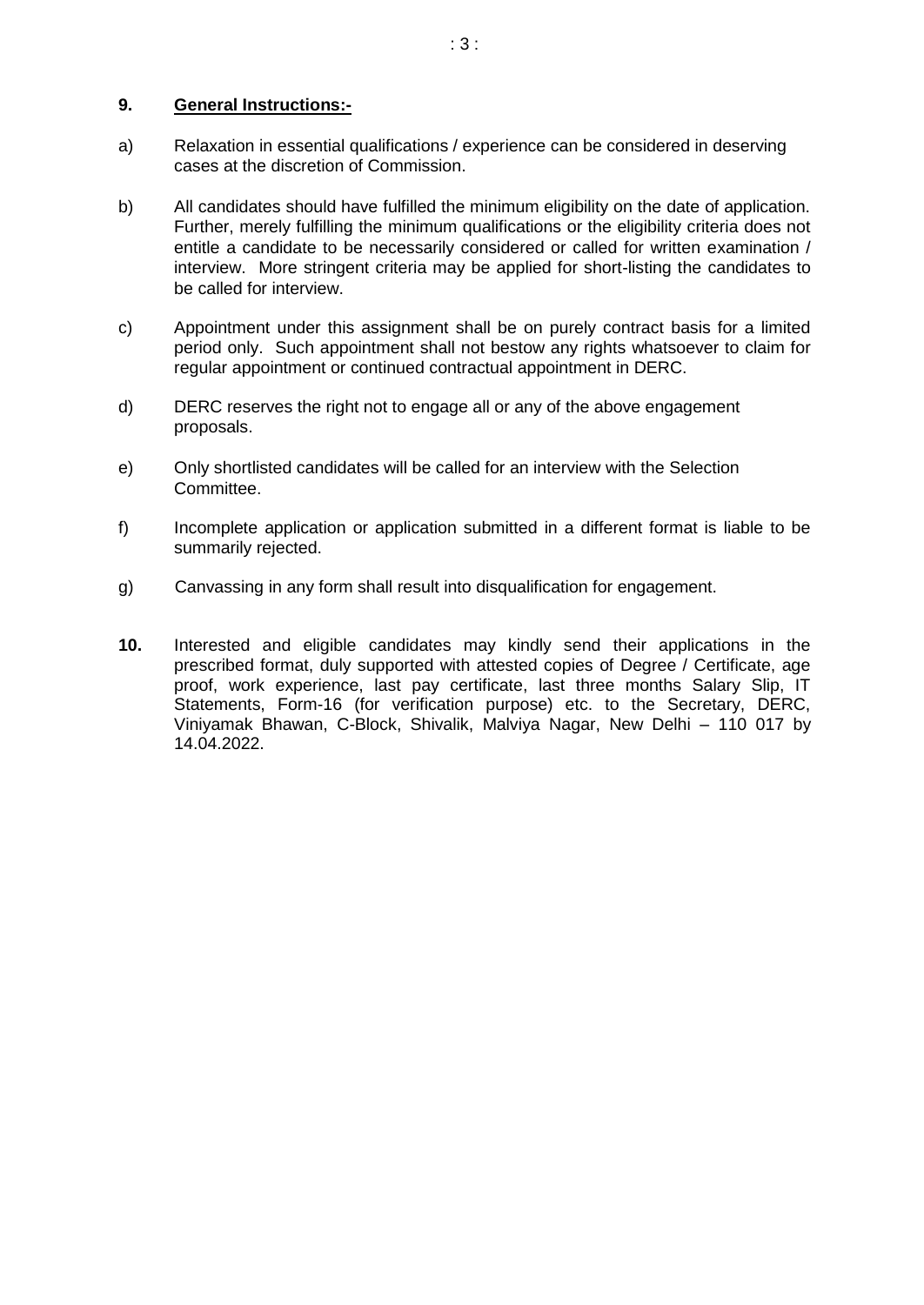# **ANNEXURE**

### **POST APPLIED FOR\_\_\_\_\_\_\_\_\_\_**

**BIO-DATA**

#### **I. GENRAL INFORMATION PHOTO**

- 01. Name of the Candidate :
- 02. Date of Birth :
- 03. Father's Name : :
- 04. Permanent Address :
- 05. Contact address :
- 
- 06. Telephone No.  $\qquad \qquad :$ Mobile No. **:**

Email id **:**

## **II. (a)Academic /Professional Qualifications :-**

Details of qualifications, in chronological order. Enclose a separate sheet, duly authenticated by your signature, if the space below is insufficient:

| <b>Degree</b> | <b>University</b> | Institute | <b>Field/Specializatio</b><br>n | <b>Year of<br/>Passing</b> |
|---------------|-------------------|-----------|---------------------------------|----------------------------|
|               |                   |           |                                 |                            |
|               |                   |           |                                 |                            |
|               |                   |           |                                 |                            |

#### **(b) Experience :-**

Details of employment, in chronological order, Enclose a separate sheet, duly authenticated by your signature, if the space below is insufficient:

| Office / Institute /<br>Organization | <b>Post Held</b> | From | To | <b>Nature of</b><br>duties<br>in brief |
|--------------------------------------|------------------|------|----|----------------------------------------|
|                                      |                  |      |    |                                        |
|                                      |                  |      |    |                                        |
|                                      |                  |      |    |                                        |
|                                      |                  |      |    |                                        |
|                                      |                  |      |    |                                        |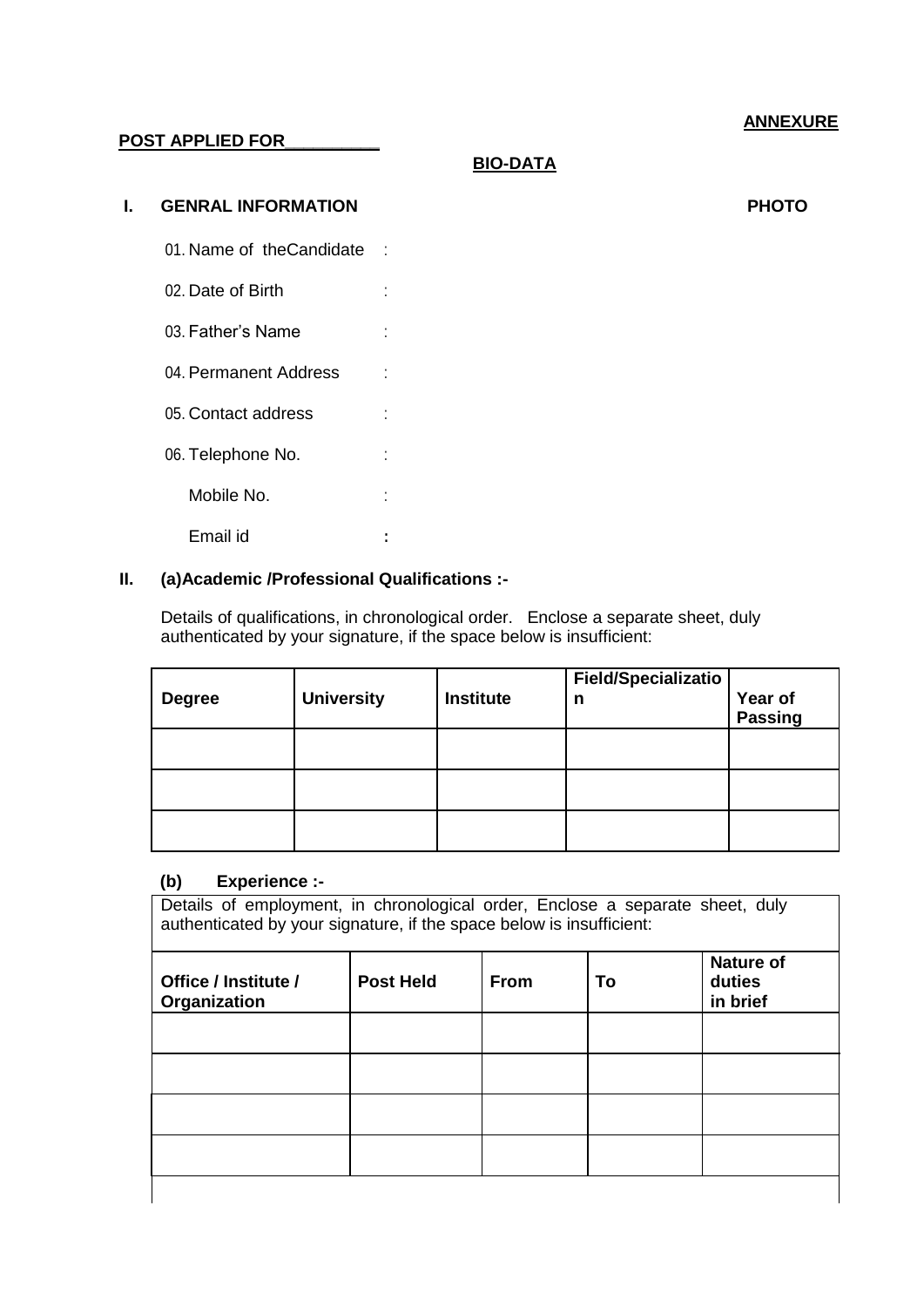| (c)                                                     |  |
|---------------------------------------------------------|--|
| Additional information, if any, which you would like to |  |
| mention in support of your suitability for the post.    |  |
| Enclose a separate sheet, if the space is insufficient  |  |
| (use additional sheets if required)                     |  |
|                                                         |  |
|                                                         |  |
|                                                         |  |
|                                                         |  |

**\_\_\_\_\_\_\_\_\_\_\_\_\_\_\_\_\_\_\_\_\_\_\_\_\_\_\_\_\_\_\_\_\_\_\_\_\_\_\_\_\_\_\_\_\_\_\_\_\_\_\_\_\_\_\_\_\_\_\_\_\_\_\_\_\_\_\_**

**Date: Date: Signature of the Candidate**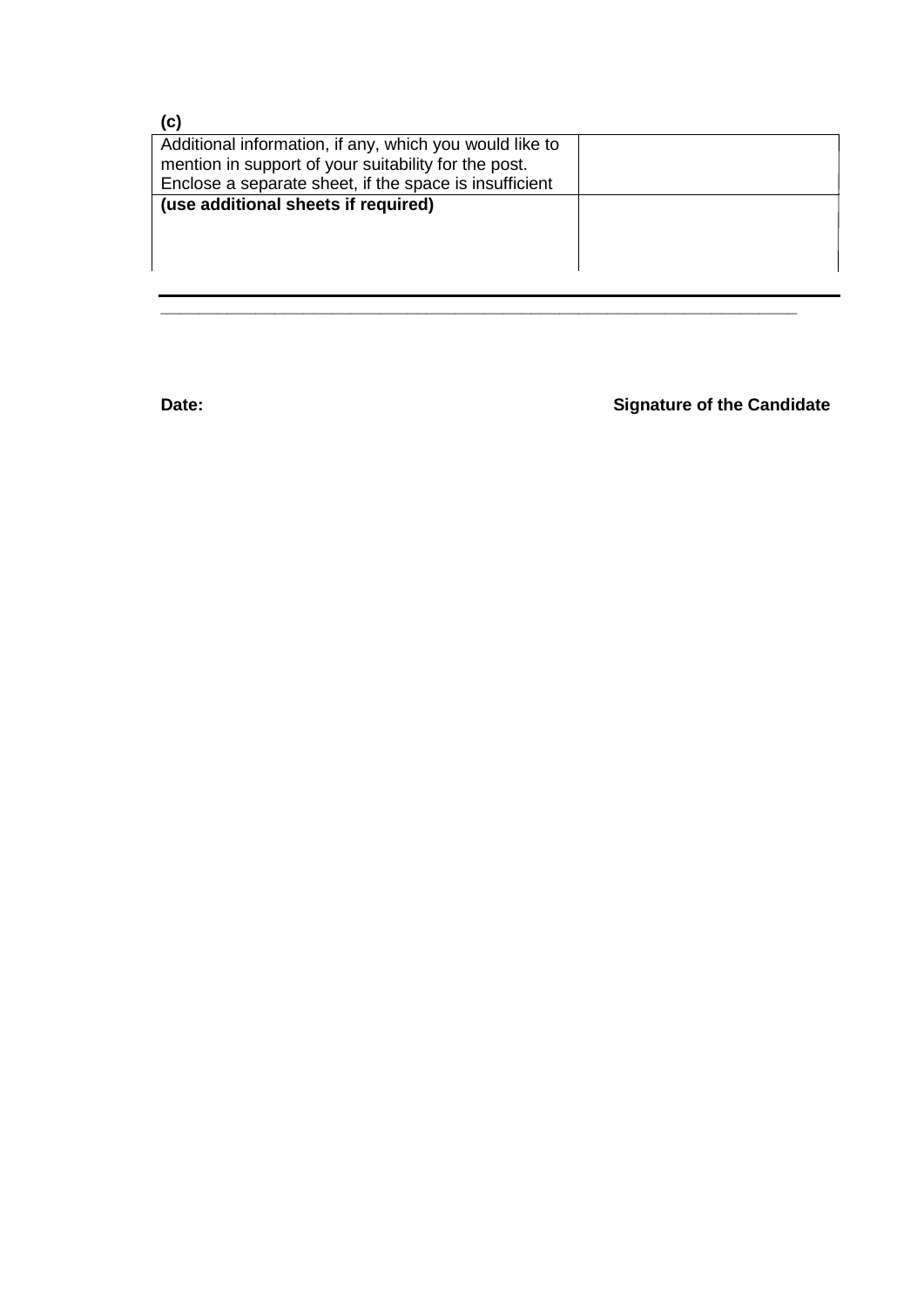## **APPLICATION FOR ENGAGEMENT OF STAFF CONSULTANT (LAW) IN THE LAW DIVISION OF DERC.**

## **UNDERTAKING**

#### **Applicable in respect of employees serving in private organization / presently not working**

- 1. I certify that all statements made in this application are true, complete and correct to the best of my knowledge and belief.
- 2. I certify that I am eligible for engagement of Staff Consultant vis-à-vis the qualifications or experience **/** pay equivalenceprescribed for the said post.
- 3. I certify that no prosecution for criminal charge is pending against me in any court of law.
- 4. I certify that no punitive action was taken against me for any misconduct during my present / previous employment in private sector organization / Govt. Organization.
- 5. I certify that I have never been convicted, charge sheeted or ever had a vigilance case/ punishment and major/ minor penalties imposed on me during my present / previous employment or otherwise .
- Note: Please enclose copy of last relieving Order / Certificate from Private Sector.

SIGNATURE OF CANDIDATE

NAME OF THE CANDIDATE

PLACE: DATE: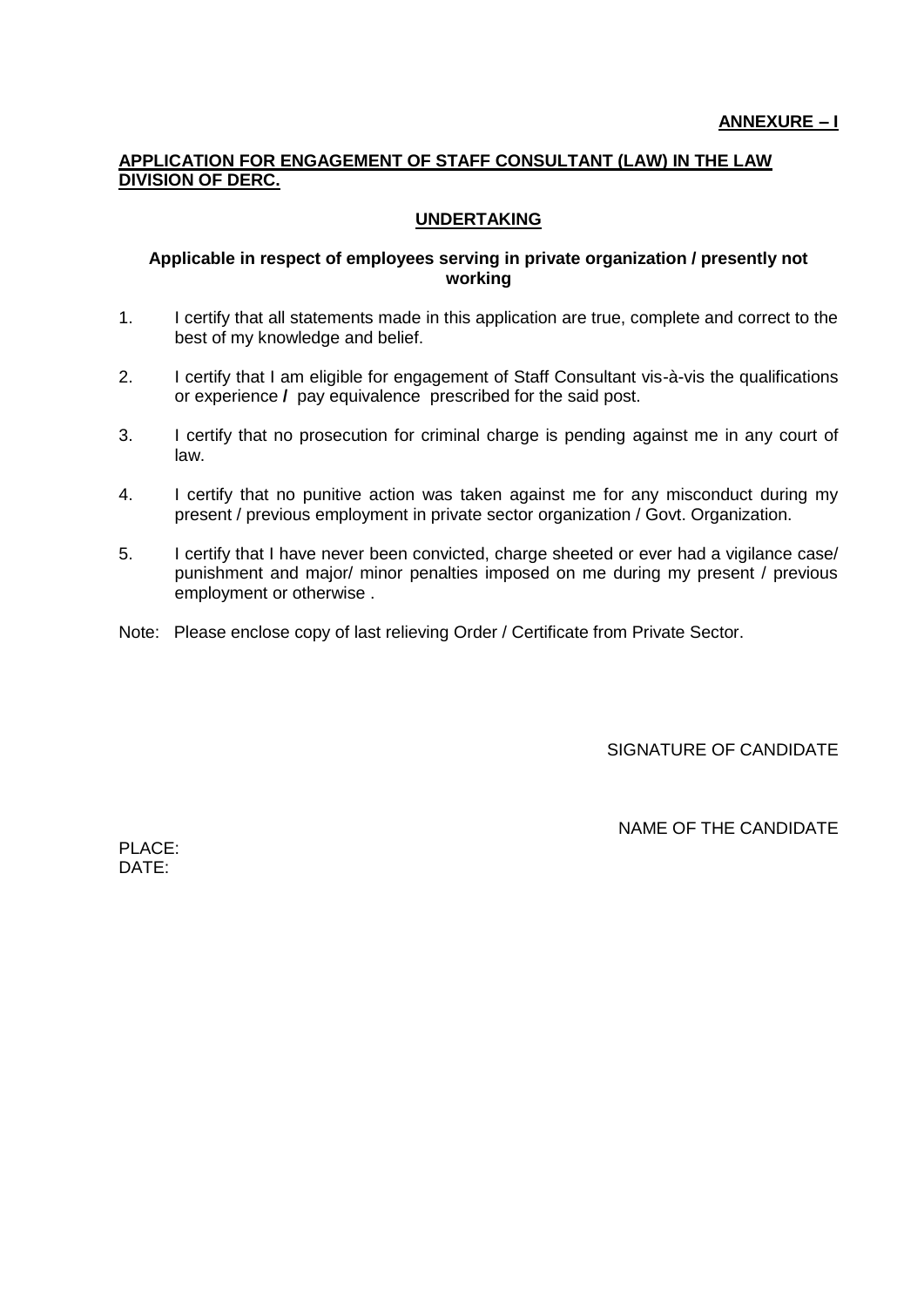## **A APPLICATION FOR ENGAGEMENT OF STAFF CONSULTANT (CA) IN THE CONSUMER ASSISTANCE DIVISION OF DERC.**

## **UNDERTAKING**

### **Applicable to serving employees of Government / PSU / Autonomous Body / Statutory Body / Local Body / Corporations etc.**

- 1. I certify that all statements made in this application are true, complete and correct to the best of my knowledge and belief.
- 2. I certify that I am eligible for engagement of Staff Consultant vis-à-vis the qualifications or experience **/** pay equivalence prescribed for the said post.
- 3. I certify that no vigilance / disciplinary case is pending against me.
- 4. I certify that no major or minor penalty was imposed on me during the last 10 years of my

service in the Ministry / Department / Organization.

5. I certify that no prosecution for criminal charge is pending against me in any court of law.

SIGNATURE OF CANDIDATE

NAME OF THE CANDIDATE

PLACE: DATE: